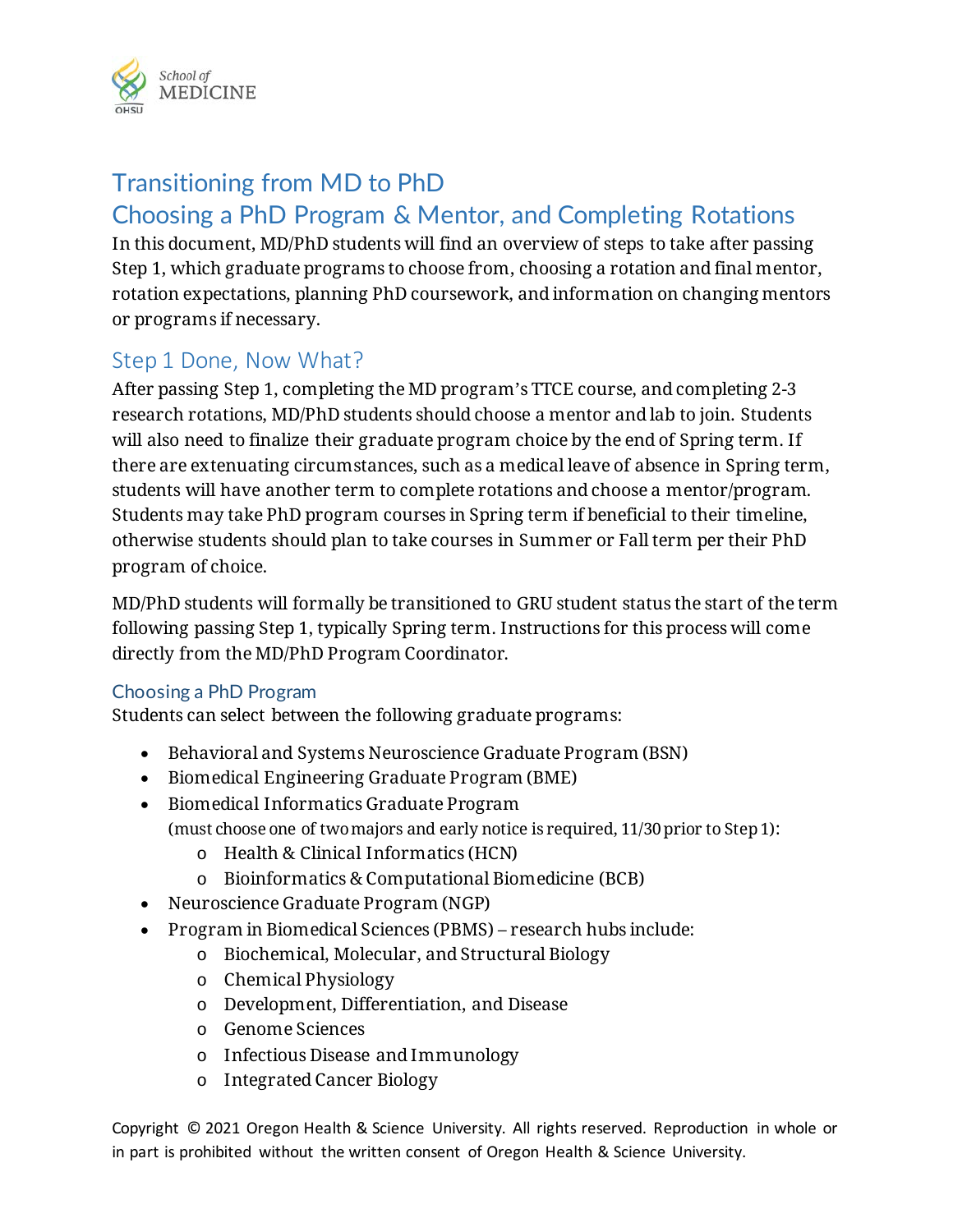

Please see the [Graduate Programs in MD/PhD web page](https://www.ohsu.edu/school-of-medicine/md-phd-program/graduate-programs-md-phd) for links to any of these program websites.

Discuss possible programs and mentors with SOC and appropriate graduate program director(s) as early as possible, and no later than Summer & Fall terms prior to Step 1. **As an incoming student**, reach out to program directors and coordinators of all prospective programs to understand curriculum options. **As an MS2 in the summer prior to Step 1**, reach out to program directors and coordinators to ensure curriculum changes, requirements, and any flexibility options are understood and explored. **As a Grad1 after rotations**, finalize a lab and PhD program to join.

### Rotations and Coursework

#### Rotation Expectations

Each MD/PhD student will need to complete 2-3 research rotations 4-6 weeks in length. A [rotation approval form](https://app.smartsheet.com/b/form/a260e662bdfb458a8c6e6d77304759c1) will need to be completed prior to every rotation and a [write up](https://www.ohsu.edu/sites/default/files/2019-07/Research%20Rotation%20Write%20Up%20Expectations.pdf) will be required at the end of every rotation. Students should start research rotations in Winter term after passing Step 1 and TTCE. During Spring term, students should complete any remaining research rotations in order to identify a permanent mentor and graduate program. Please note that some graduate programs have additional research rotation and mentor selection requirements, which would supersede these MD/PhD rotation requirements. Please work with program director(s) and coordinator(s) to understand the program's requirements *before* starting rotations, and please notify the MD/PhD program coordinator if deviating from the MD/PhD research rotation requirements.

#### Choosing Rotation Mentors & Finalizing Mentorship

Faculty rotation mentors should be graduate program faculty. However, if they are not already faculty, students should talk to their prospective mentor and the program director(s) about the possibility of them becoming graduate program faculty for the student's chosen PhD program. Students should meet with graduate program directors, SOC members, and the MD/PhD program director to get input on selecting rotations and mentors. Students should select a mentor from among their rotation mentors and pick a specific graduate program by the end of Spring term.

Email the appropriate graduate program coordinator and [mdphdadmin@ohsu.edu](mailto:mdphdadmin@ohsu.edu) once a mentor/lab and PhD program has been finalized. The graduate coordinator will work with students to start a mentor form.

Copyright © 2021 Oregon Health & Science University. All rights reserved. Reproduction in whole or in part is prohibited without the written consent of Oregon Health & Science University.